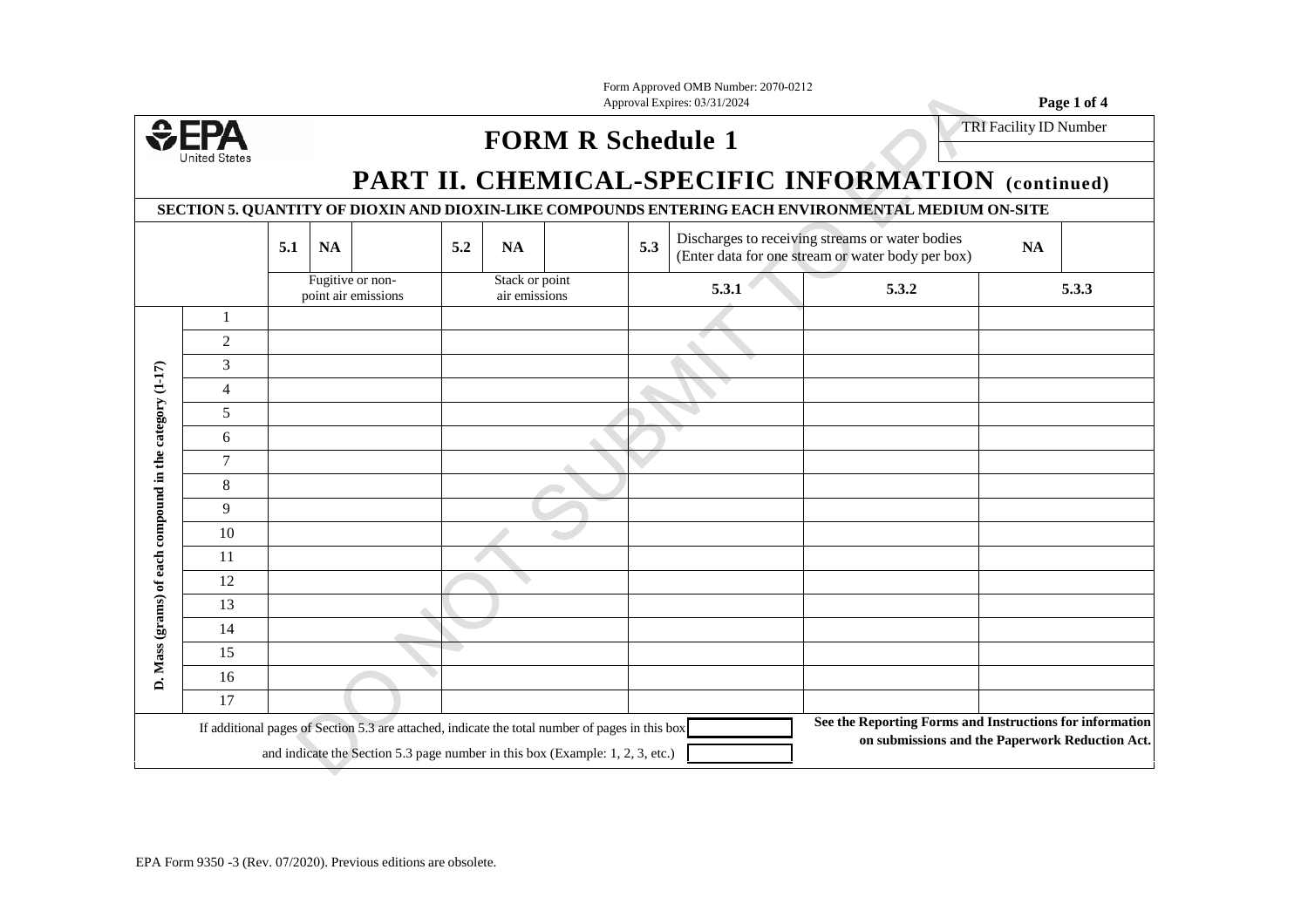Form Approved OMB Number: 2070-0212 Approval Expires: 03/31/2024 **Page 2 of 4**

## **FORM R Schedule 1 PART II. CHEMICAL-SPECIFIC INFORMATION (continued)**

TRI Facility ID Number

 $\sim$ 

## **SECTION 5. QUANTITY OF DIOXIN AND DIOXIN-LIKE COMPOUNDS ENTERING EACH ENVIRONMENTAL MEDIUM ON-SITE**

|                                                         |                         |         |                                |            |                                |               |                 |         | 5.4 - 5.5 Disposal to land on-site |       |                 |                     |         |                                        | z, |                               |                |       |               |  |
|---------------------------------------------------------|-------------------------|---------|--------------------------------|------------|--------------------------------|---------------|-----------------|---------|------------------------------------|-------|-----------------|---------------------|---------|----------------------------------------|----|-------------------------------|----------------|-------|---------------|--|
|                                                         |                         | 5.4.1   | $\mathbf{NA}$                  | 5.4.2      | NA                             | $5.5.1.A$     | $\mathbf{NA}$   | 5.5.1.B | $\mathbf{NA}$                      | 5.5.2 | $\mathbf{NA}$   |                     | 5.5.3.A | NA                                     |    | 5.5.3.B                       | $\mathbf{NA}$  | 5.5.4 | $\mathbf{NA}$ |  |
|                                                         |                         | Class I | Underground<br>Injection Wells | Class II-V | Underground<br>Injection Wells | landfills     | RCRA Subtitle C |         | Other landfills                    |       | Land treatment/ | application farming | surface | <b>RCRA Subtitle C</b><br>impoundments |    | Other surface<br>impoundments | Other disposal |       |               |  |
|                                                         | $\mathbf{1}$            |         |                                |            |                                |               |                 |         |                                    |       |                 |                     |         |                                        |    |                               |                |       |               |  |
|                                                         | $\boldsymbol{2}$        |         |                                |            |                                |               |                 |         |                                    |       |                 |                     |         |                                        |    |                               |                |       |               |  |
|                                                         | $\mathbf{3}$            |         |                                |            |                                |               |                 |         |                                    |       |                 |                     |         |                                        |    |                               |                |       |               |  |
|                                                         | $\overline{\mathbf{4}}$ |         |                                |            |                                |               |                 |         |                                    |       |                 |                     |         |                                        |    |                               |                |       |               |  |
|                                                         | $\sqrt{5}$              |         |                                |            |                                |               |                 |         |                                    |       |                 |                     |         |                                        |    |                               |                |       |               |  |
| C. Mass (grams) of each compound in the category (1-17) | $\boldsymbol{6}$        |         |                                |            |                                |               |                 |         |                                    |       |                 |                     |         |                                        |    |                               |                |       |               |  |
|                                                         | $\overline{7}$          |         |                                |            |                                |               |                 |         |                                    |       |                 |                     |         |                                        |    |                               |                |       |               |  |
|                                                         | $\bf 8$                 |         |                                |            |                                |               |                 |         |                                    |       |                 |                     |         |                                        |    |                               |                |       |               |  |
|                                                         | $\boldsymbol{9}$        |         |                                |            |                                |               |                 |         |                                    |       |                 |                     |         |                                        |    |                               |                |       |               |  |
|                                                         | ${\bf 10}$              |         |                                |            |                                |               |                 |         |                                    |       |                 |                     |         |                                        |    |                               |                |       |               |  |
|                                                         | 11                      |         |                                |            |                                |               |                 |         |                                    |       |                 |                     |         |                                        |    |                               |                |       |               |  |
|                                                         | 12                      |         |                                |            |                                |               |                 |         |                                    |       |                 |                     |         |                                        |    |                               |                |       |               |  |
|                                                         | 13                      |         |                                |            |                                |               |                 |         |                                    |       |                 |                     |         |                                        |    |                               |                |       |               |  |
|                                                         | 14                      |         |                                |            |                                |               |                 |         |                                    |       |                 |                     |         |                                        |    |                               |                |       |               |  |
|                                                         | 15                      |         |                                |            |                                | $\rightarrow$ |                 |         |                                    |       |                 |                     |         |                                        |    |                               |                |       |               |  |
|                                                         | 16                      |         |                                |            |                                |               |                 |         |                                    |       |                 |                     |         |                                        |    |                               |                |       |               |  |
|                                                         | 17                      |         |                                |            |                                |               |                 |         |                                    |       |                 |                     |         |                                        |    |                               |                |       |               |  |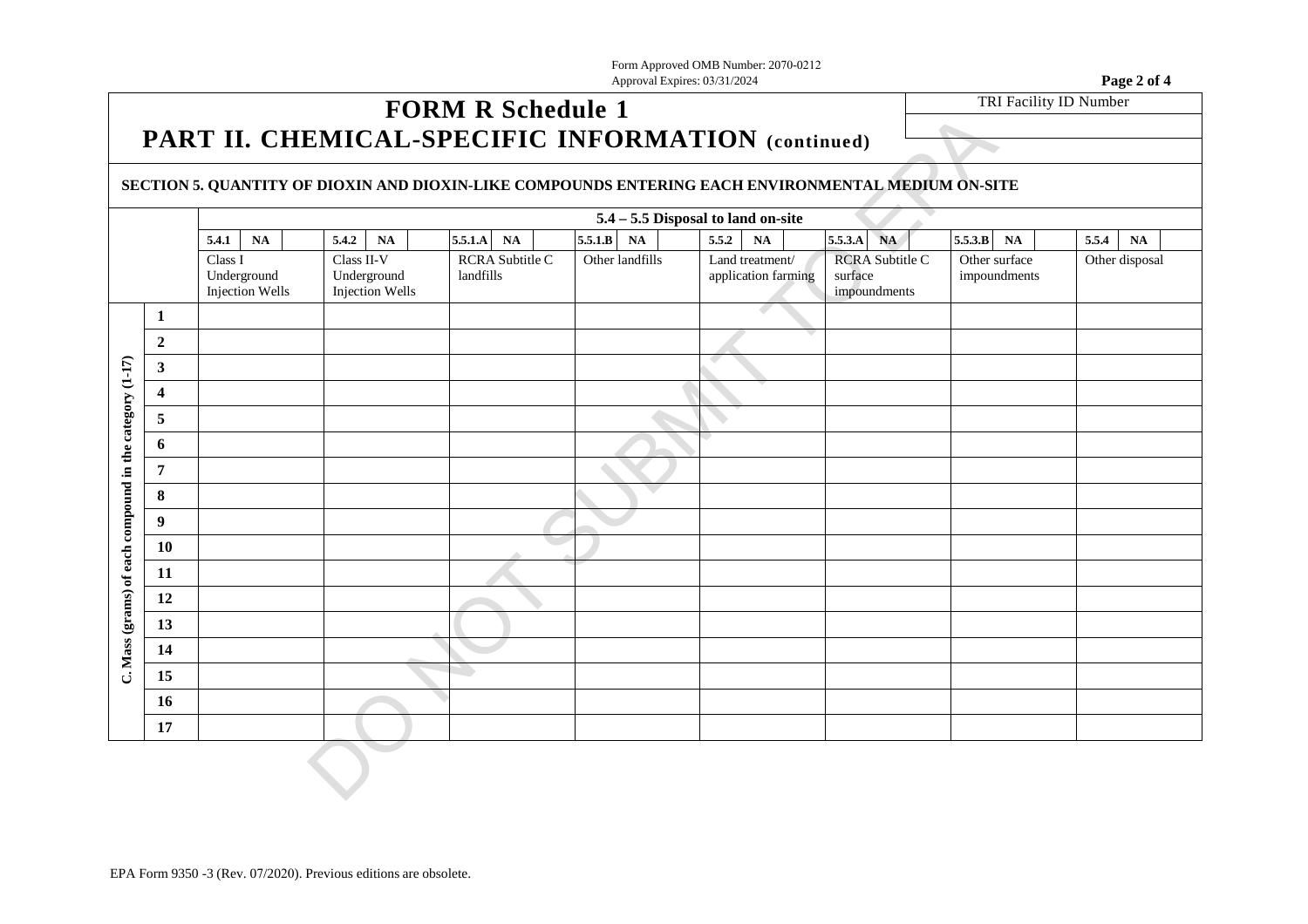Form Approved OMB Number: 2070-0212 Approval Expires: 03/31/2024 **Page 3 of 4 FORM R Schedule 1 PART II. CHEMICAL-SPECIFIC INFORMATION (continued)** TRI Facility ID Number **SECTION 6. TRANSFERS OF DIOXIN AND DIOXIN-LIKE COMPOUNDS IN WASTES TO OFF-SITE LOCATIONS 6.1. DISCHARGES TO PUBLICLY OWNED TREATMENT WORKS (POTWs) NA 6.1 D.** Mass (grams) of Each Compound in the Category (1-17) **1.** 1 2 3 4 5 6 7 8 9 10 11 12 13 14 15 16 17 **2.** 1 2 3 4 5 6 7 8 9 10 11 12 13 14 15 16 17 **3.** 1 2 3 4 5 6 7 8 9 10 11 12 13 14 15 16 16 **6.1 \_\_\_ D. Mass (grams) of Each Compound in the Category (1-17) 1.** 1 2 3 4 5 6 7 8 9 10 11 12 13 14 15 16 16 **2.** 1 2 3 4 5 6 7 8 9 10 11 12 13 14 15 16 16 **3.** 1 2 3 4 5 6 7 8 9 10 11 12 13 14 15 16 16 **6.2 TRANSFERS TO OTHER OFF-SITE LOCATIONS NA 6.2 \_\_\_ D. Mass (grams) of Each Compound in the Category (1-17) 1.** 1 2 3 4 5 6 7 8 9 10 11 12 13 14 15 16 16 **2.** 1 2 3 4 5 6 7 8 9 10 11 12 13 14 15 16 16 **3.** 1 2 3 4 5 6 7 8 9 10 11 12 13 14 15 16 16 **6.2 D.** Mass (grams) of Each Compound in the Category (1-17) **1.** 1 2 3 4 5 6 7 8 9 10 11 12 13 14 15 15 16 17 **2.** 1 2 3 4 5 6 7 8 9 10 11 12 13 14 15 15 16 17 **3.** 1 2 3 4 5 6 7 8 9 10 11 12 13 14 15 16 16 **If additional pages of Section 6.1 or 6.2 are attached, indicate the total number of pages in this box** and indicate the Section 6.1 or 6.2 page number in this box **(Example: 1, 2, 3, etc.)**